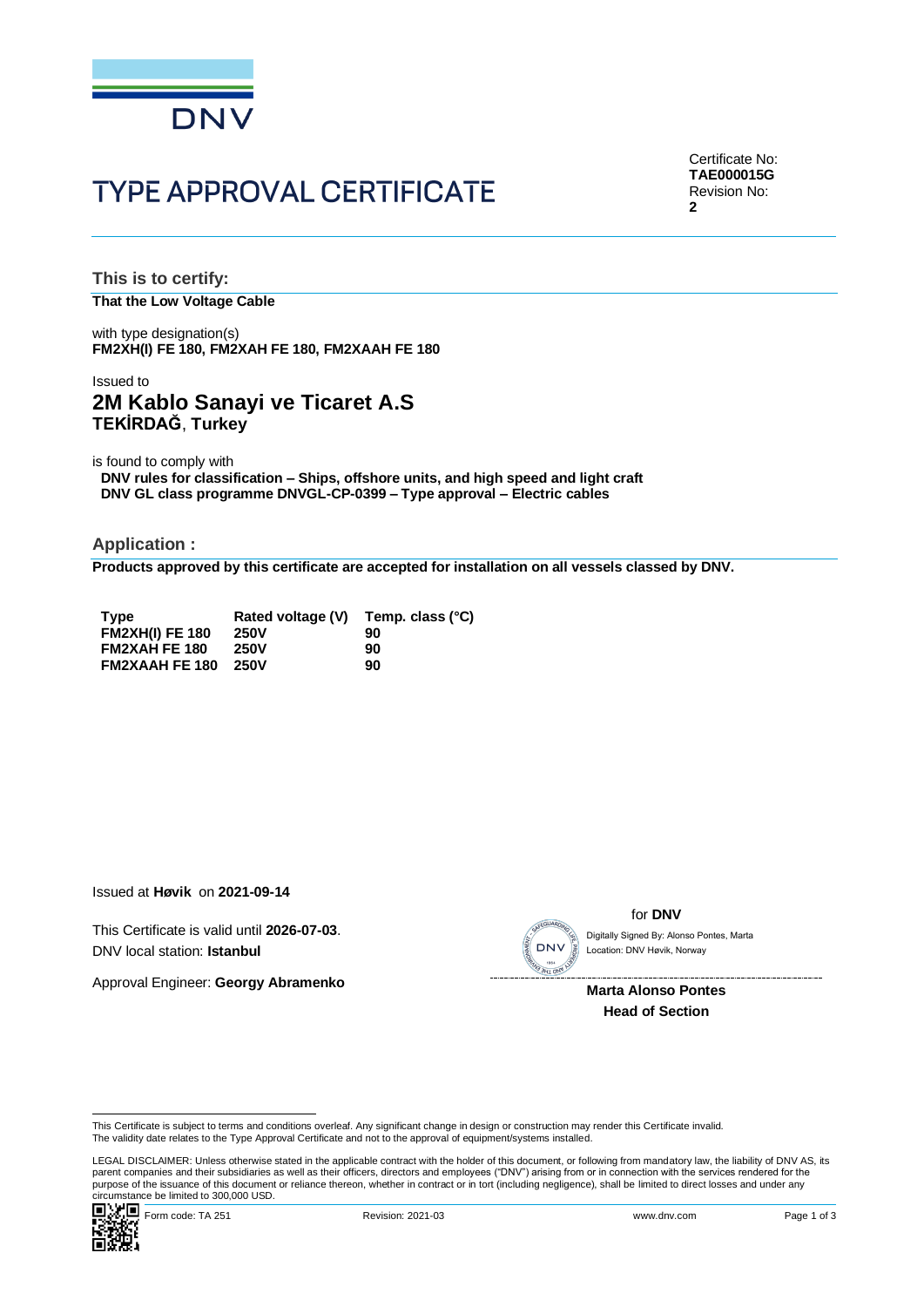

### **Product description**

FM2XH(I) FE 180 / FM2XAH FE 180 / FM2XAAH FE 180 250 V

| Construction:                                                        |                                                                                       |
|----------------------------------------------------------------------|---------------------------------------------------------------------------------------|
| Conductors:<br>Core insulation:                                      | Plain annealed stranded copper class 2 or tinned copper class 5<br>Mica tape $+$ XLPE |
| Individual separator and shielding (for<br>$(1)$ and $(18C)$ types): | Polyester tape + AL-PES tape (with tinned copper drain wire)                          |
| Overall separator and shielding (for (C)<br>and (I&C) types):        | Polyester tape + AL-PES tape (with tinned copper drain wire)                          |
| Inner sheath/ separator:<br>Outer sheath:                            | Halogen free filler or polyester tape<br>SHF <sub>1</sub>                             |
|                                                                      |                                                                                       |

|        | No of Elements:                  | Cross sectional area [mm <sup>2</sup> ] |
|--------|----------------------------------|-----------------------------------------|
| Pairs  | 1 2 3 4 5 7 10 12 16 19 24 27 37 | 0.5 0.75 1 1.5 2.5                      |
| Triads | 1 2 3 4 5 7 10                   | 0.5 0.75 1 1.5 2.5                      |
| Quads  | 1 2 3 4 5 7                      | 0,5 0,75 1 1,5 2,5                      |

### **Application/Limitation**

This cable is fire resistant according to IEC 60331.

The requirements of SOLAS Amendments Chapter II-1, Part D, Reg. 45, 5.2 (provision to be taken to limit Fire Propagation along Bunches of Cables or Wires) are fulfilled without any additional measures.

# **Type Approval documentation**<br>Data sheet: 2M Kablo datasheet re

Data sheet: 2M Kablo datasheet ref. no. 0261-1-15, date 20.01.2016.<br>Test reports: 2M Kablo test reports, ref. techdocs 24-32, received 03.00 2M Kablo test reports, ref. techdocs 24-32, received 03.06.2016, techdoc 19, received 04.09.2019 Statement of design description change dated 24.05.2021

### **Tests carried out**

| <b>Standard</b> | <b>Issued</b> | <b>General description</b>                              | Limitation              |
|-----------------|---------------|---------------------------------------------------------|-------------------------|
| IEC 60092-350   | 2014-08       | General construction and test methods of power,         |                         |
|                 |               | control and instrumentation cables for shipboard        |                         |
|                 |               | and offshore applications                               |                         |
| IEC 60092-360   | 2014-04       | Electrical installations in ships - Part 360:           |                         |
|                 |               | Insulating and sheathing materials for shipboard        |                         |
|                 |               | and offshore units, power, control, instrumentation     |                         |
|                 |               | and telecommunication cables.                           |                         |
| IEC 60092-376   | 2017-05       | Cables for control and instrumentation circuits         |                         |
|                 |               | 150/250 V (300 V)                                       |                         |
| IEC 60331-21    | 1999-04       | Fire resistance / Circuit integrity - Test for electric | Minimum 180 minutes     |
|                 |               | cables under fire conditions-Circuit integrity - Part   | flame application $+15$ |
|                 |               | 21                                                      | minutes cooling down    |
| IEC 60331-1/2   | 2018-03       | Fire resistance / Circuit integrity - Test for method   |                         |
|                 |               | for fire with shock at temperature of at least 830°C    |                         |
|                 |               | for cables rated up to and including 0,6/1 kV           |                         |
| IEC 60332-3-22  | 2018-07       | Tests on electric and optical fibre cables under        | Bunch test              |
|                 |               | fire conditions - Part 3-22: Test for vertical flame    | Category A              |
|                 |               | spread of vertically-mounted bunched wires or           |                         |
|                 |               | cables - Category A                                     |                         |
| IEC 60332-1-2   | 2006-07       | Tests on electric cables under fire conditions.         |                         |
|                 |               | Test for vertical flame propagation for a single        |                         |
|                 |               | insulated wire or cable.                                |                         |